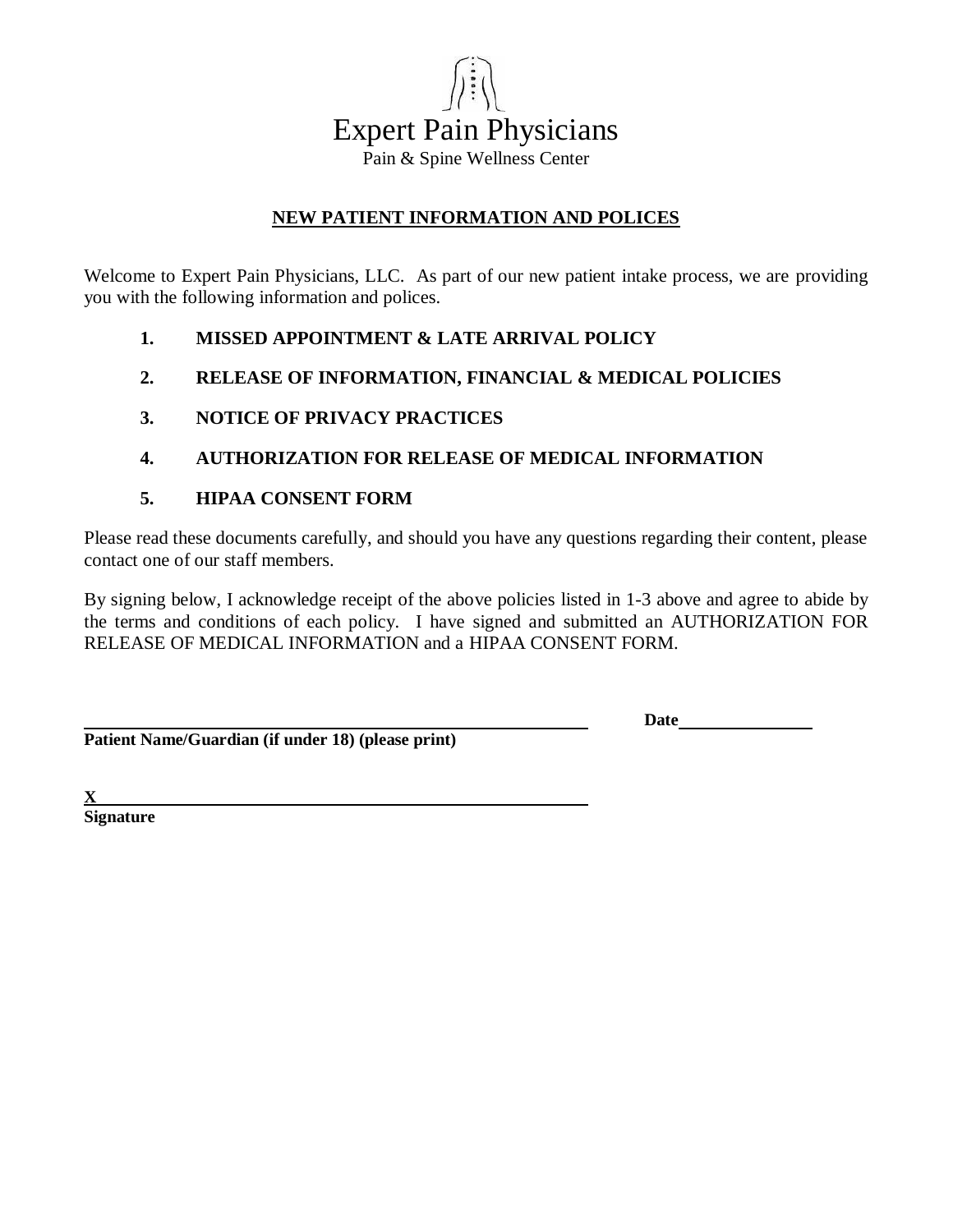# **EXPERT PAIN PHYSICIANS, LLC NOTICE OF PRIVACY PRACTICES**

## **THIS NOTICE DESCRIBES HOW MEDICAL INFORMATION ABOUT YOU MAY BE USED AND DISCLOSED BY EXPERT PAIN PHYSICIANS AND HOW YOU CAN OBTAIN ACCESS TO THIS INFORMATION. PLEASE REVIEW IT CAREFULLY.**

This Notice of Privacy Practices describes how Expert Pain Physicians may use and disclose your protected health information ("PHI") for treatment, payment or healthcare operations and other purposes that are permitted or required by law

**1. PROTECTED HEALTH INFORMATION.** PHI is any information which identifies you and includes demographic information and information that relates to your past, present, or future physical or mental health or condition and related health care services. Your PHI may be used and disclosed by Expert Pain Physicians and its staff and others outside of its office that are involved in your care and treatment for the purpose of providing care and treatment to you, to pay your healthcare charges, to support the operation of Expert Pain Physicians, or any use required by law.

2. **TREATMENT.** Expert Pain Physicians will use and disclose your PHI to provide, coordinate, and manage your care and treatment. This includes coordination or management of your care with a third party such as a physician to whom you have been referred to ensure the physician has the necessary information to properly diagnose or treat your condition.

**3. PAYMENT.** Expert Pain Physicians may use your PHI as needed to obtain payment for your care and treatment. This includes, but is not limited to, obtaining approval for certain treatment or equipment that may require that relevant PHI be disclosed to your health plan to obtain approval for such treatment or equipment.

**4. EXPERT PAIN PHYSICIAN OPERATIONS.** Your PHI may be used, as needed, to support business activities of Expert Pain Physicians. Examples of these activities are quality assessment, accreditation, and employee review. As necessary, you may be contacted to inquire of your status.

5. **DISCLOSURE WITHOUT YOUR AUTHORIZATION.** Expert Pain Physicians may disclose your PHI without your authorization as required by law. Examples include, but are not limited to, Food and Drug Administration requirements, legal proceedings, law enforcement criminal activity, workers' compensation, and abuse and neglect.

**6. PATIENT RIGHTS.** Disclosure of PHI can only be made with your consent or as allowed by the Heath Insurance Portability and Accountability Act of 1996 ("HIPAA"). You have the right to request in writing a copy of your medical records if you pay the cost to copy and mail your record. You also have the right to restrict Expert Pain Physicians from disclosing all or any part of your PHI by making a request in writing to Expert Pain Physicians stating the specific restriction and to whom you want the restriction to apply. Expert Pain Physicians is not required to abide by the restriction requested by you if it believes it is in your best interest to permit use and disclosure of your PHI.

You also have the right to receive communications by alternative means or at an alternative location and receive a summary of the disclosures of PHI, if any, made by Expert Pain Physicians. You have the right to inspect and copy your PHI, to obtain a copy of your record and information about you and that you be contacted in a specific way. If you believe there is incorrect information in your record, you have the right to request an amendment to the record, and if your request is denied, the right to file a statement of disagreement.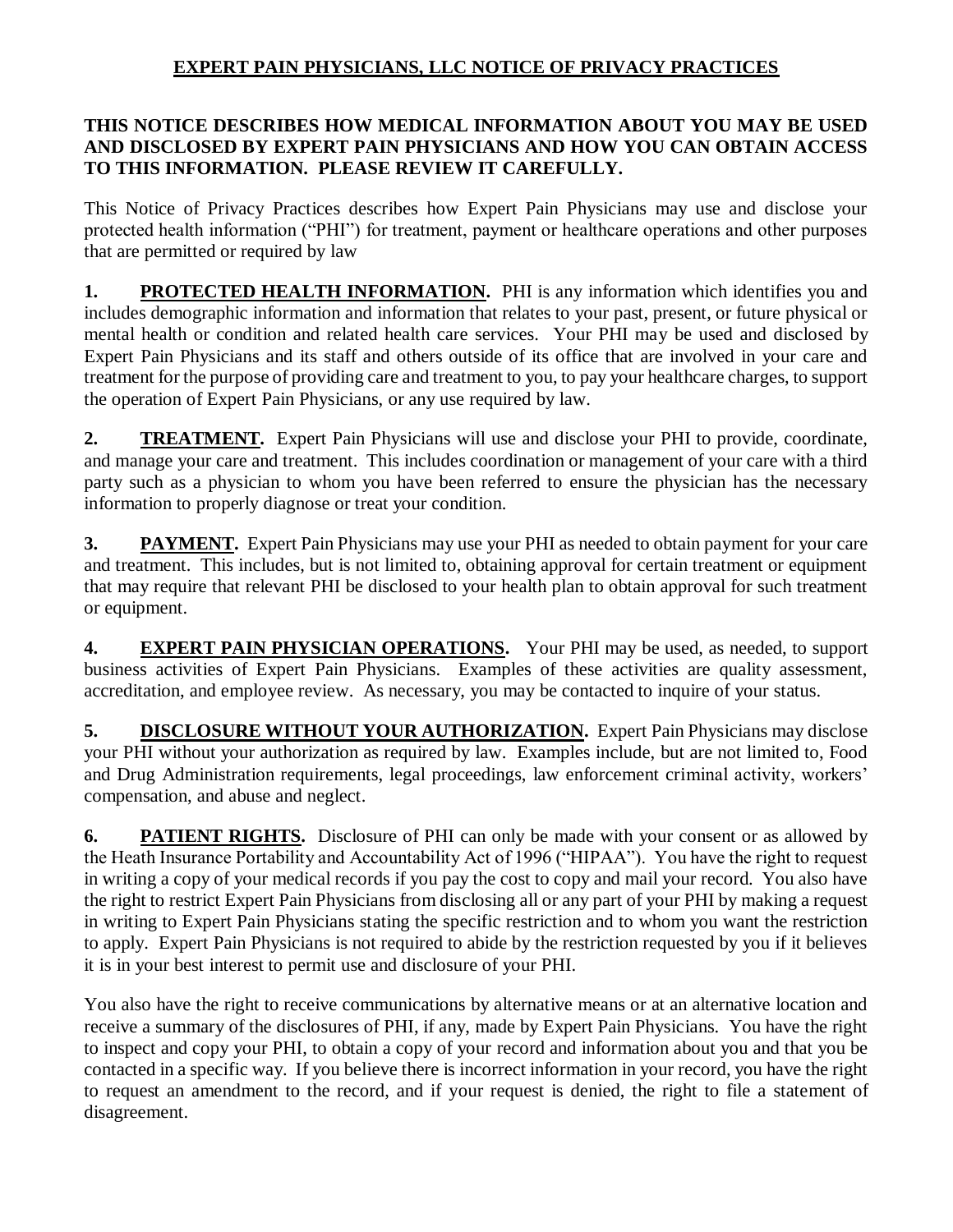If you believe Expert Pain Physicians has violated these rights, you can contact us or file a complaint with the U.S. Department of Health and Human Services for Civil Rights by calling 1-877-696-6775 or visiting www.hhs.gov./ocr/privacy/hippa/complaints. Expert Pain Physicians will not retaliate against you for making a complaint.

Other disclosures of your PHI will only be made with your consent unless otherwise required by law. You may revoke your consent at any time, in writing, except to the extent Expert Pain Physicians has made a disclosure in reliance indicated in your authorization.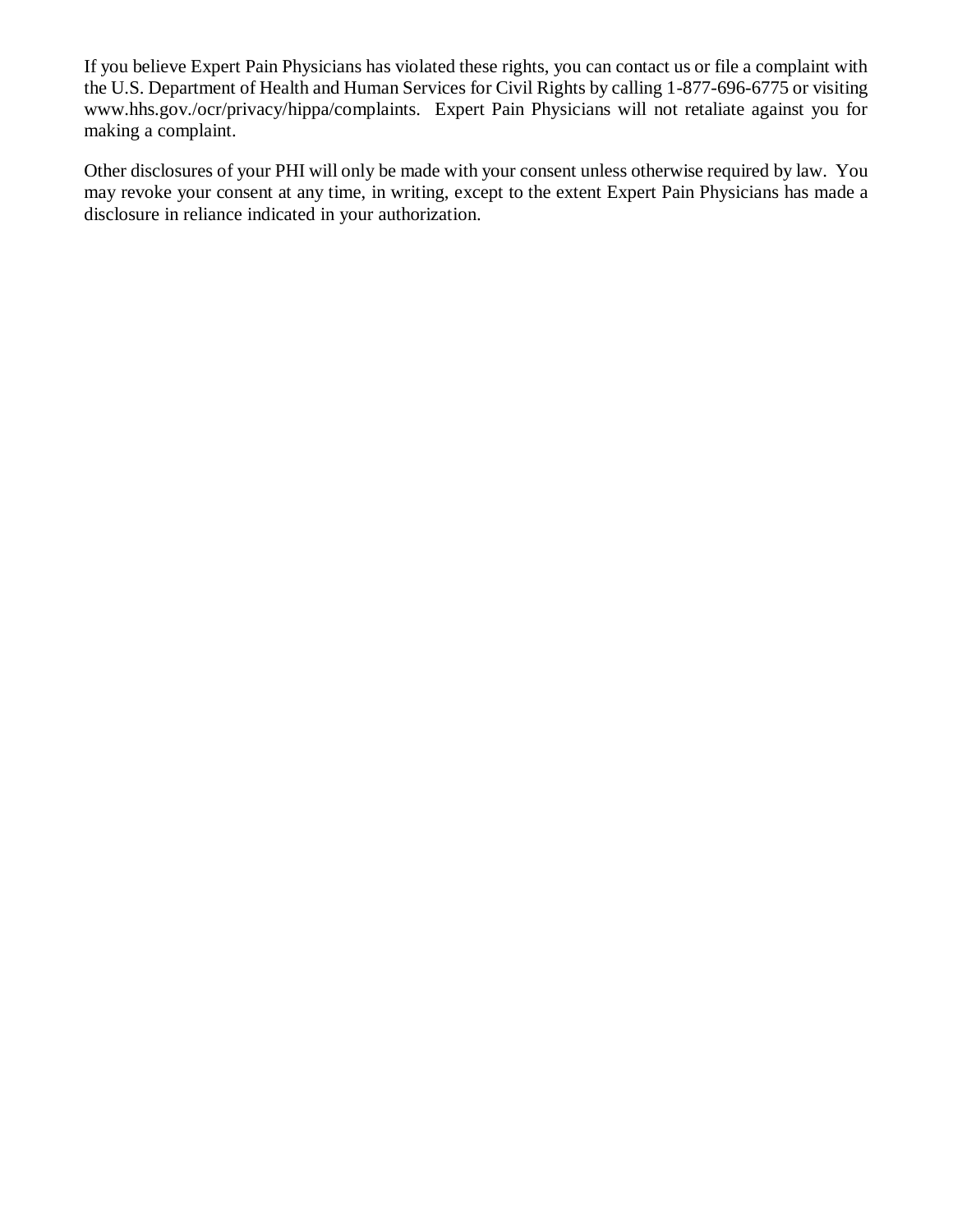### **MISSED APPOINTMENT & LATE ARRIVAL POLICY**

**Expert Pain Physicians' goal is to provide courteous and timely service. This requires all patients to provide timely notification when an appointment cannot be kept and to timely arrive for their scheduled appointment. Your compliance with these policies is appreciated.**

### **Rescheduled or Missed Appointment Policy**

By scheduling a follow up visit or making an appointment for an operative procedure, you are agreeing to abide by the policies of Expert Pain Physicians. Should you need to cancel or reschedule an appointment, you must provide Expert Pain Physicians at least twenty four hours' notice of your need to miss or reschedule your appointment.

**In the event you fail to cancel your appointment upon twenty four hours' notice or fail to appear for your appointment, and you were scheduled for a clinic visit, you agree that Expert Pain Physicians may charge you Fifty Dollars (\$50) for failing to timely cancel of appear for your scheduled appointment. If you were scheduled for an operative procedure and fail to provide twenty four hours' notice of cancellation or appear for your scheduled appointment, you agree Expert Pain Physicians may charge you Two Hundred Dollars (\$200) for failing to timely cancel or appear for your appointment. Payment of these charges is required prior to your next appointment.** 

Your insurance carrier will not cover the charges for failing to timely cancel an appointment or missing an appointment.

## **Late Arrival Policy**

The appointment time you are given is the anticipated time you will be called to the exam room or operating room.

**Expert Pain Physicians requires that patients making a return visit arrive fifteen (15) minutes prior to their scheduled appointment to complete necessary paper work. Patients scheduled for an operative procedure must arrive thirty (30) minutes prior to their appointment if they require sedation and fifteen (15) minutes prior to their scheduled appointment if they do not require sedation.**

If you arrive late for any reason, please check in at the front desk. The staff will check the schedule for the rest of the day and, if possible, offer you another available time the same day. If an appointment is not available for that day, an appointment on a different day will be offered. Please remind the staff if your medication will run out prior to a new appointment date.

There may be times when your appointment runs late. This is due to unforeseen clinical responsibilities that must be accommodated. Expert Pain Physicians respects your time and makes every effort to see you as scheduled.